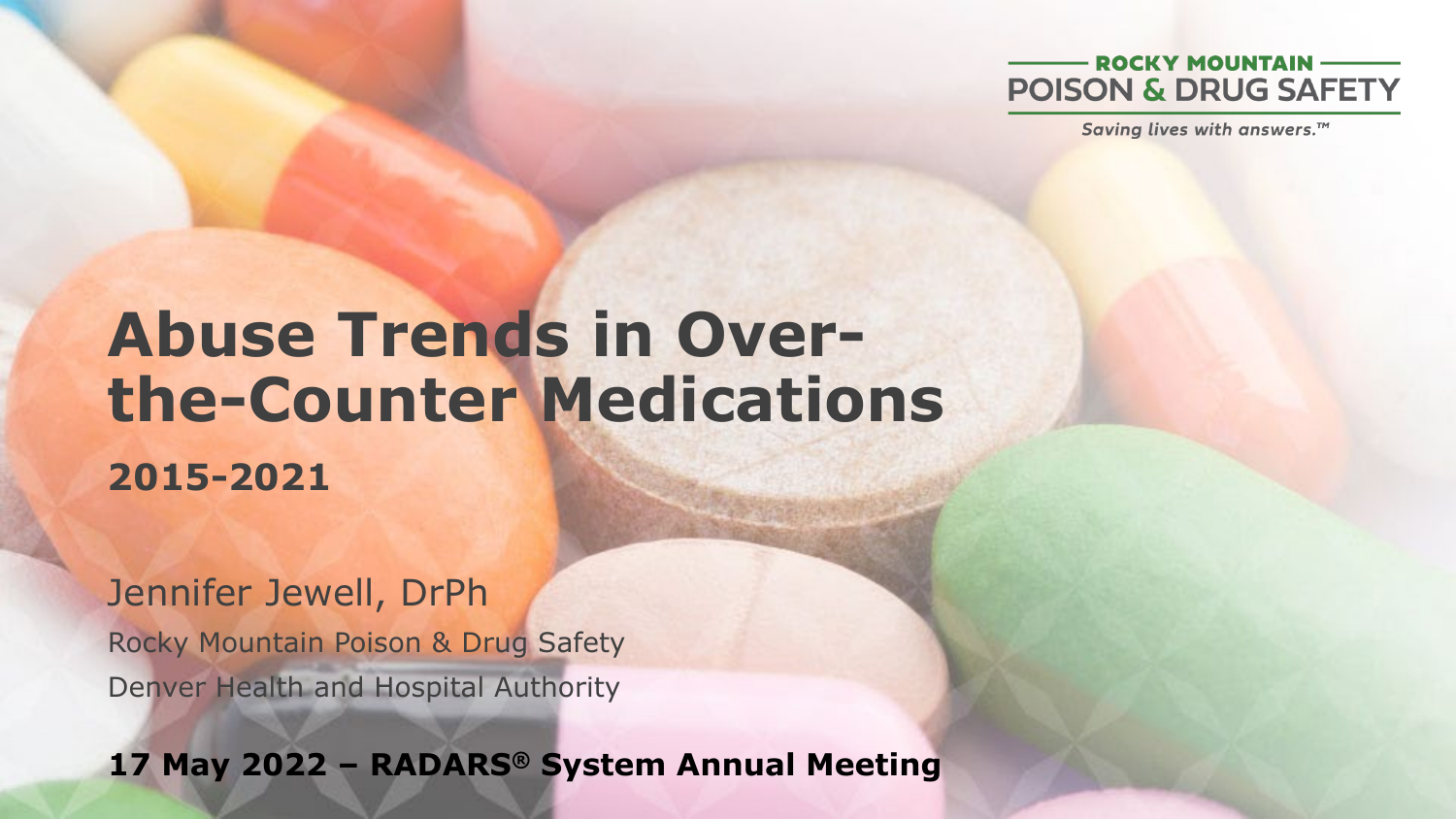

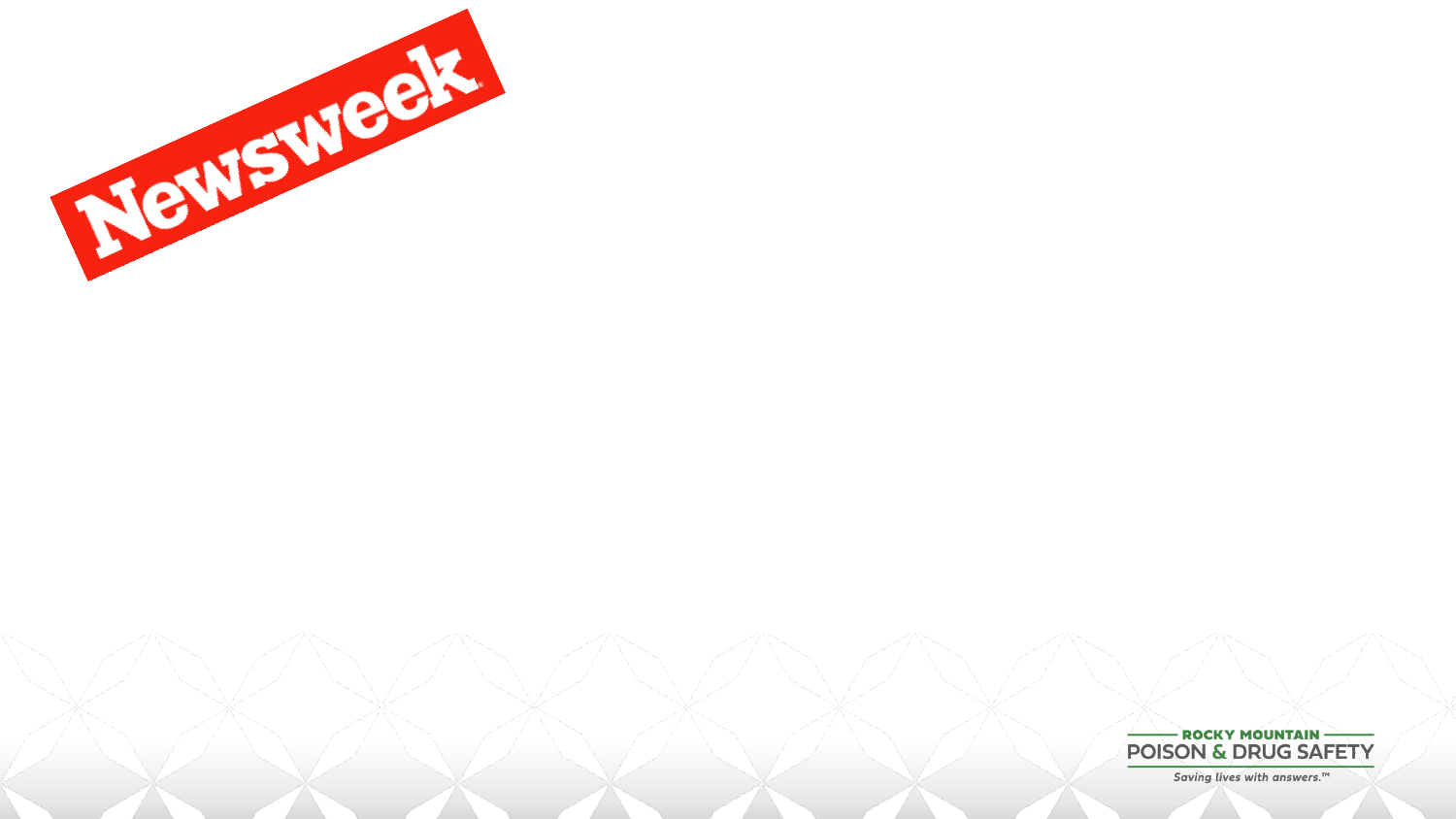

### What Is the 'Sleepy Chicken' TikTok Trend, Exactly?

BY SOO KIM ON 1/17/22 AT 4:46 AM EST

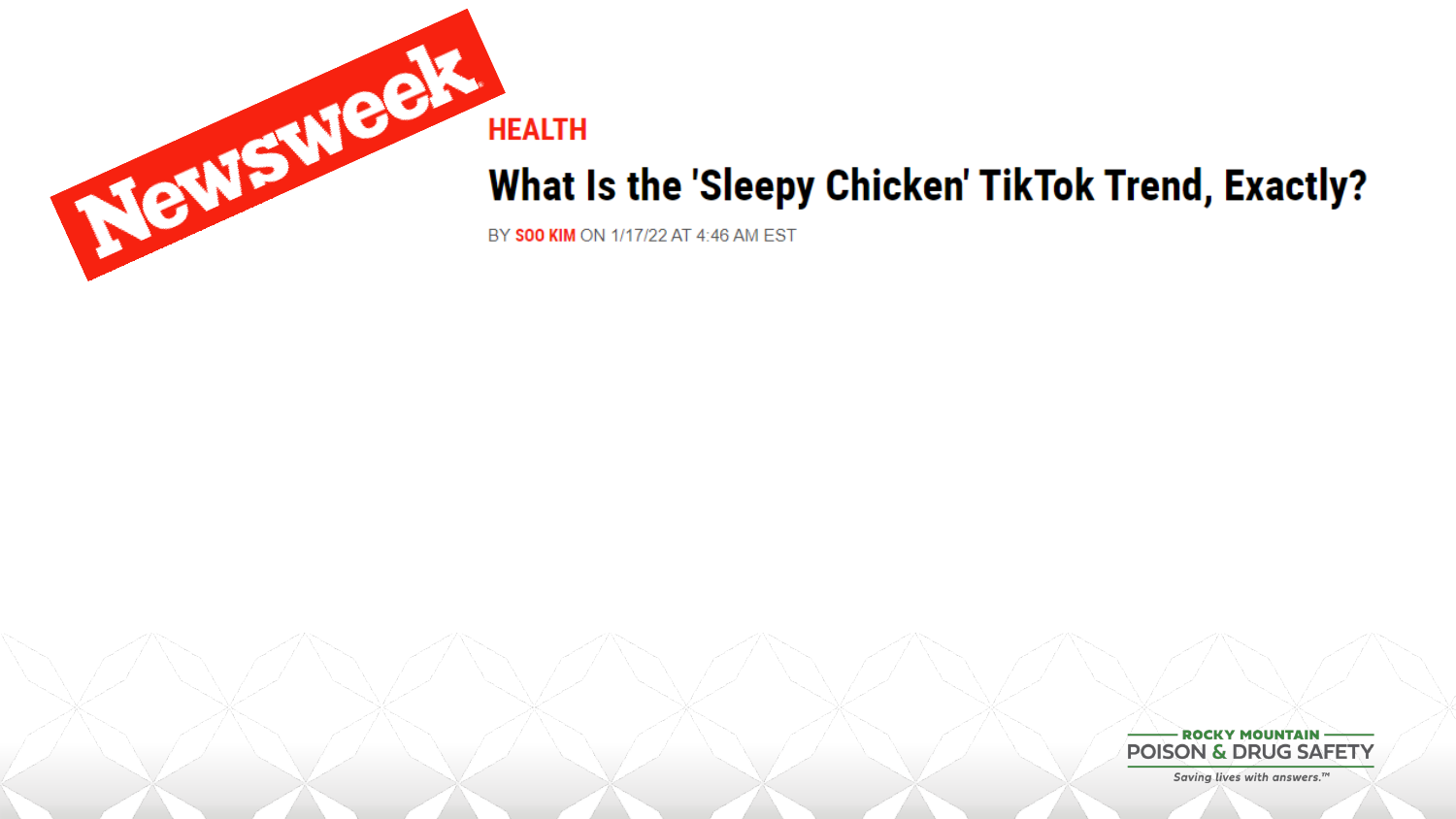

### **What Is the 'Sleepy Chicken' TikTok Trend, Exactly?**

BY SOO KIM ON 1/17/22 AT 4:46 AM EST

#### **Forbes**

**HEALTHCARE** 

Jan 16, 2022, 01:36pm EST

### **NyQuil, Sleepy Chicken Challenge** Trends On TikTok, **Here Are The Dangers**

Bruce Y. Lee Senior Contributor @ I am a writer, journalist, professor, systems modeler, computational and digital health expert, avocado-eater, and entrepreneur, not always in that order.

**Follow** 

**ROCKY MOUNTAIN POISON & DRUG SAFETY**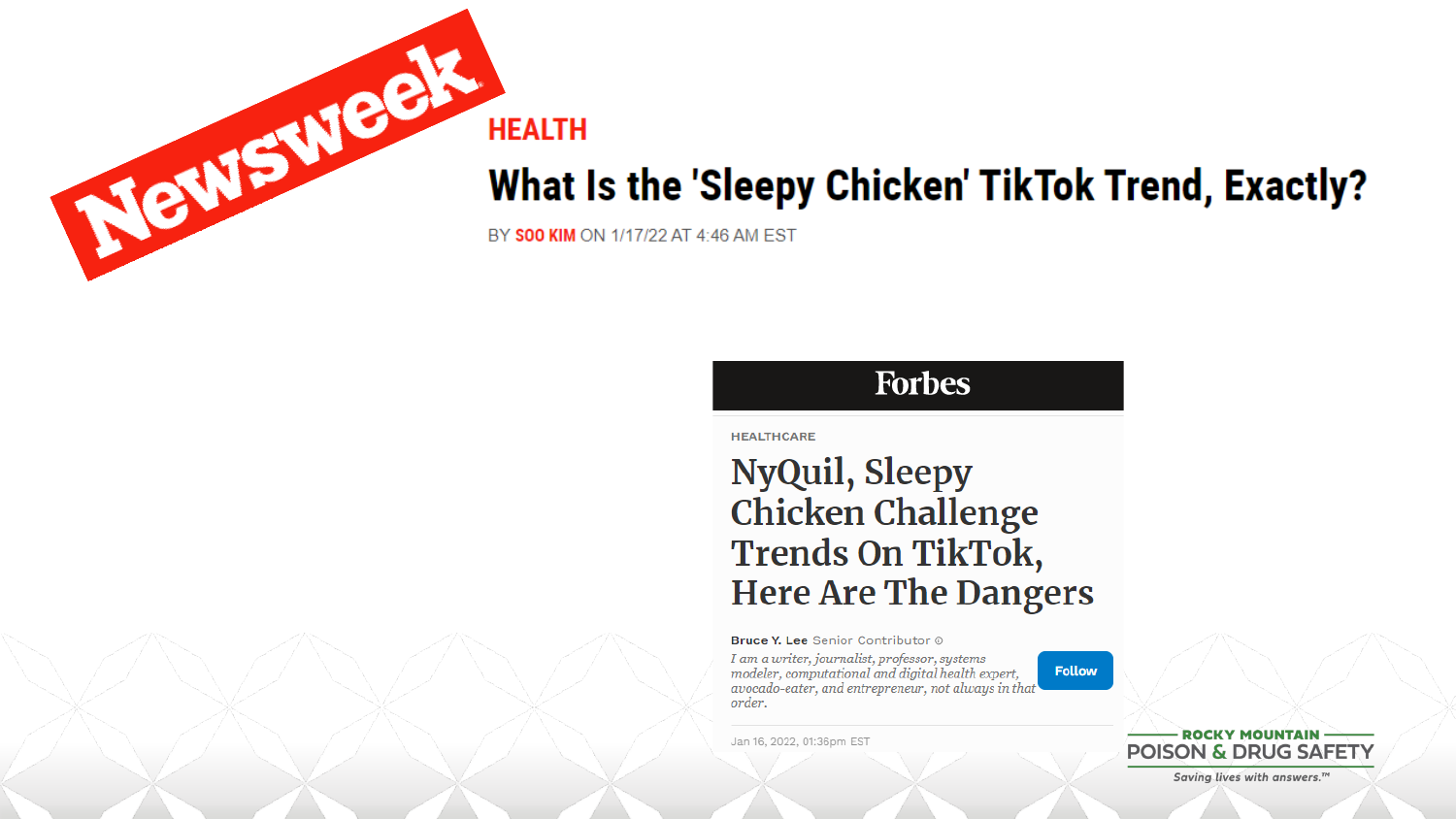

### What Is the 'Sleepy Chicken' TikTok Trend, Exactly?

BY SOO KIM ON 1/17/22 AT 4:46 AM EST



#### Lifestyle

#### NO CLUCKING WAY What is the Sleepy **Chicken TikTok trend?**

**Kevin Quinitchett** 9:57 ET, Jan 17 2022 | Updated: 10:22 ET, Jan 17 2022

#### **Forbes**

**HEALTHCARE** 

Jan 16, 2022, 01:36pm EST

### **NyQuil, Sleepy Chicken Challenge Trends On TikTok, Here Are The Dangers**

Bruce Y. Lee Senior Contributor © I am a writer, journalist, professor, systems modeler, computational and digital health expert. avocado-eater, and entrepreneur, not always in that order.

**Follow** 

**ROCKY MOUNTAIN POISON & DRUG SAFETY**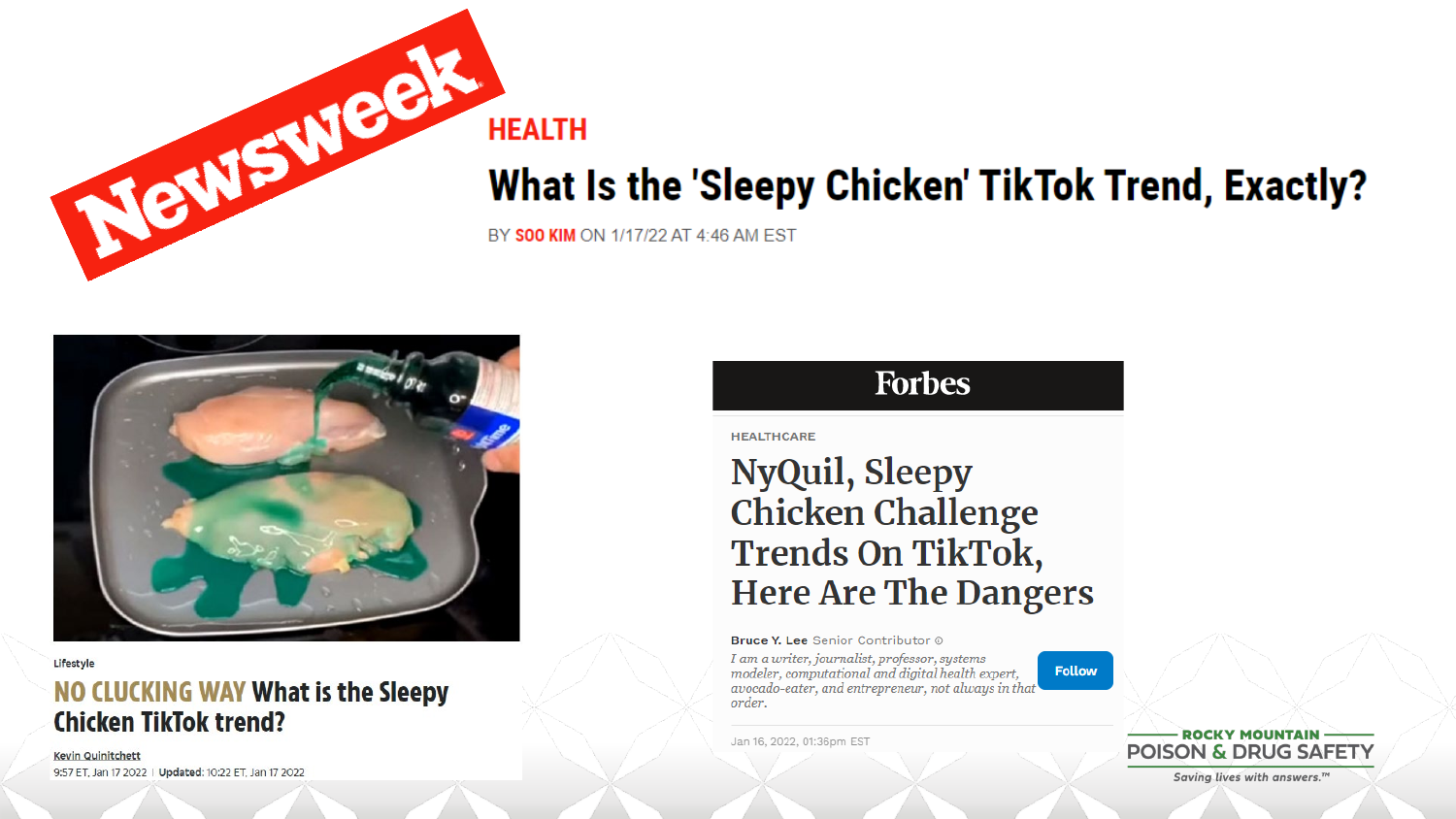

BY SOO KIM ON 1/17/22 AT 4:46 AM EST

**HEALTH** 

Asked about the dangers of cooking chicken with NyQuil, a spokesperson for the U.S. Centers for Disease Control and Prevention (CDC) said: "We do not have data to reply to your inquiry."



Lifestyle

#### NO CLUCKING WAY What is the Sleepy **Chicken TikTok trend?**

**Kevin Quinitchett** 9:57 ET, Jan 17 2022 | Updated: 10:22 ET, Jan 17 2022 **HEALTHCARE** 

Jan 16, 2022, 01:36pm EST

### **NyQuil, Sleepy Chicken Challenge Trends On TikTok, Here Are The Dangers**

Bruce Y. Lee Senior Contributor © I am a writer, journalist, professor, systems modeler, computational and digital health expert, avocado-eater, and entrepreneur, not always in that order.

**Follow** 

**ROCKY MOUNTAIN POISON & DRUG SAFETY**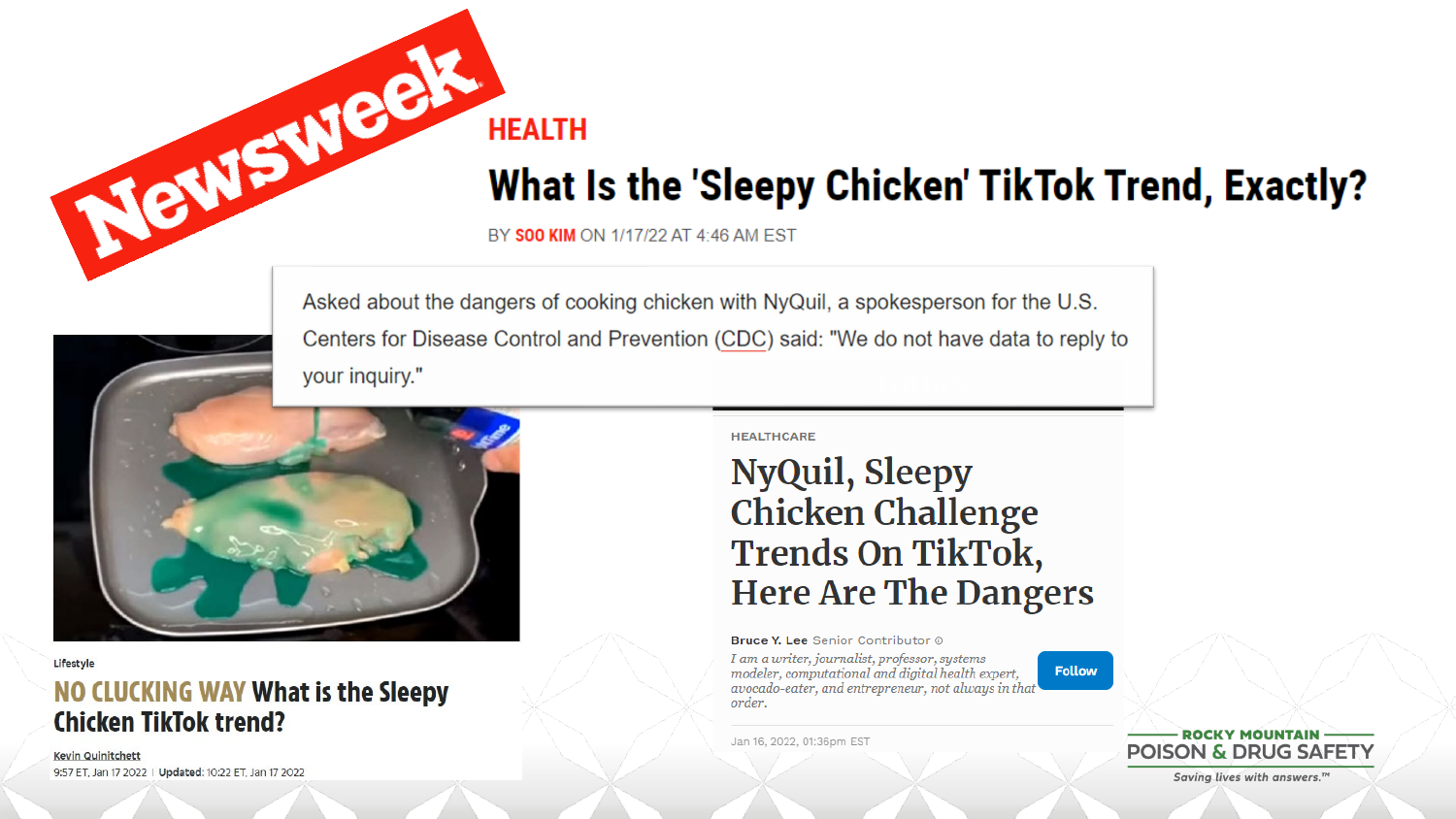## **Systematic Review of OTC abuse**

Dextromethorphan

Diphenhydramine

### Pseudoephedrine

7

Schifano, F., et al. (2021). "Focus on Over-the-Counter Drugs' Misuse: A Systematic Review on Antihistamines, Cough Medicines, and Decongestants." Front Psychiatry **12**: 657397.

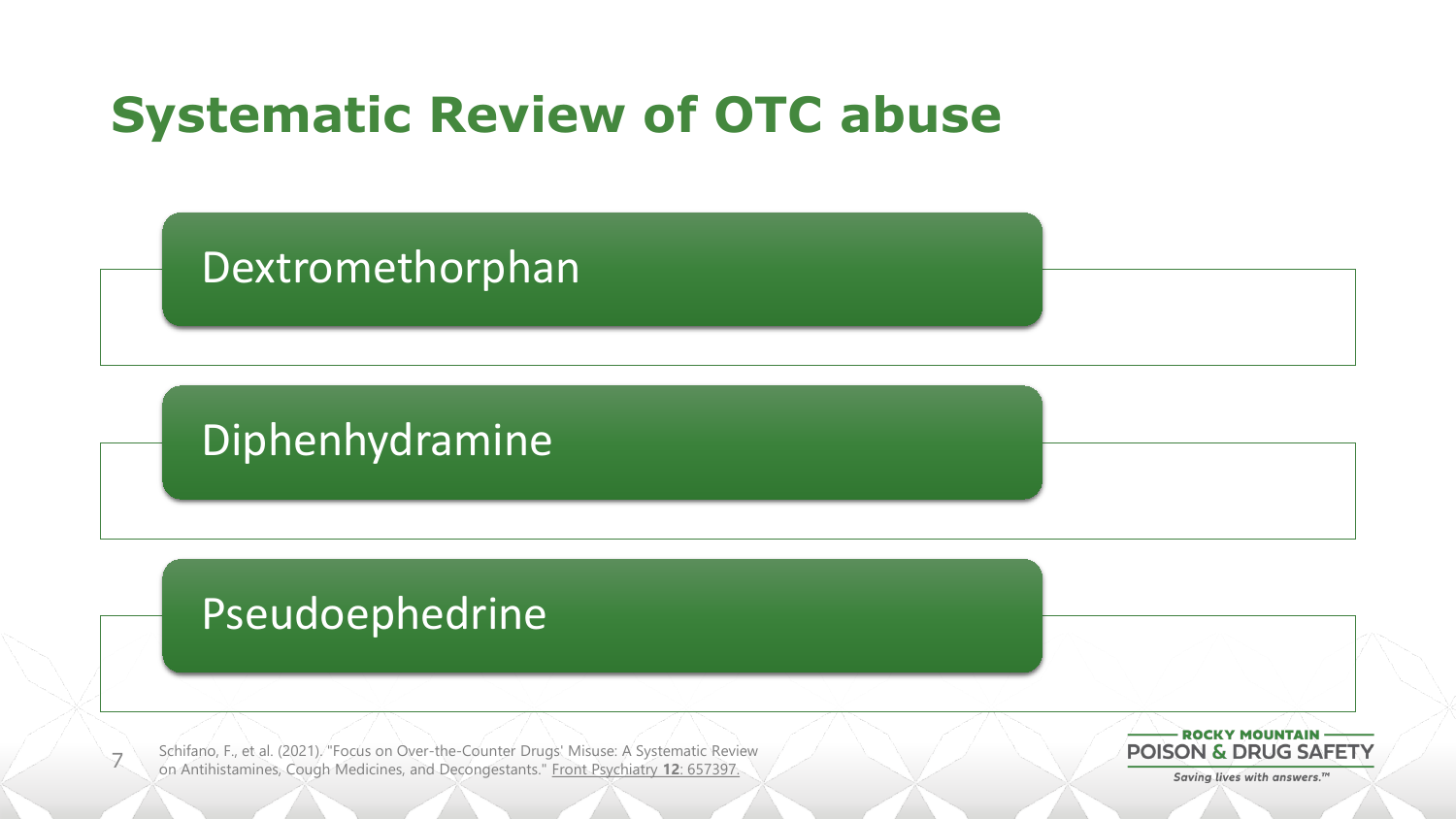### **Data on OTC Abuse**



- RADARS<sup>®</sup> System Survey of Non-Medical Use of Prescription Drugs (NMURx) Program
- American Association of Poison Control Centers' National Poison Data System

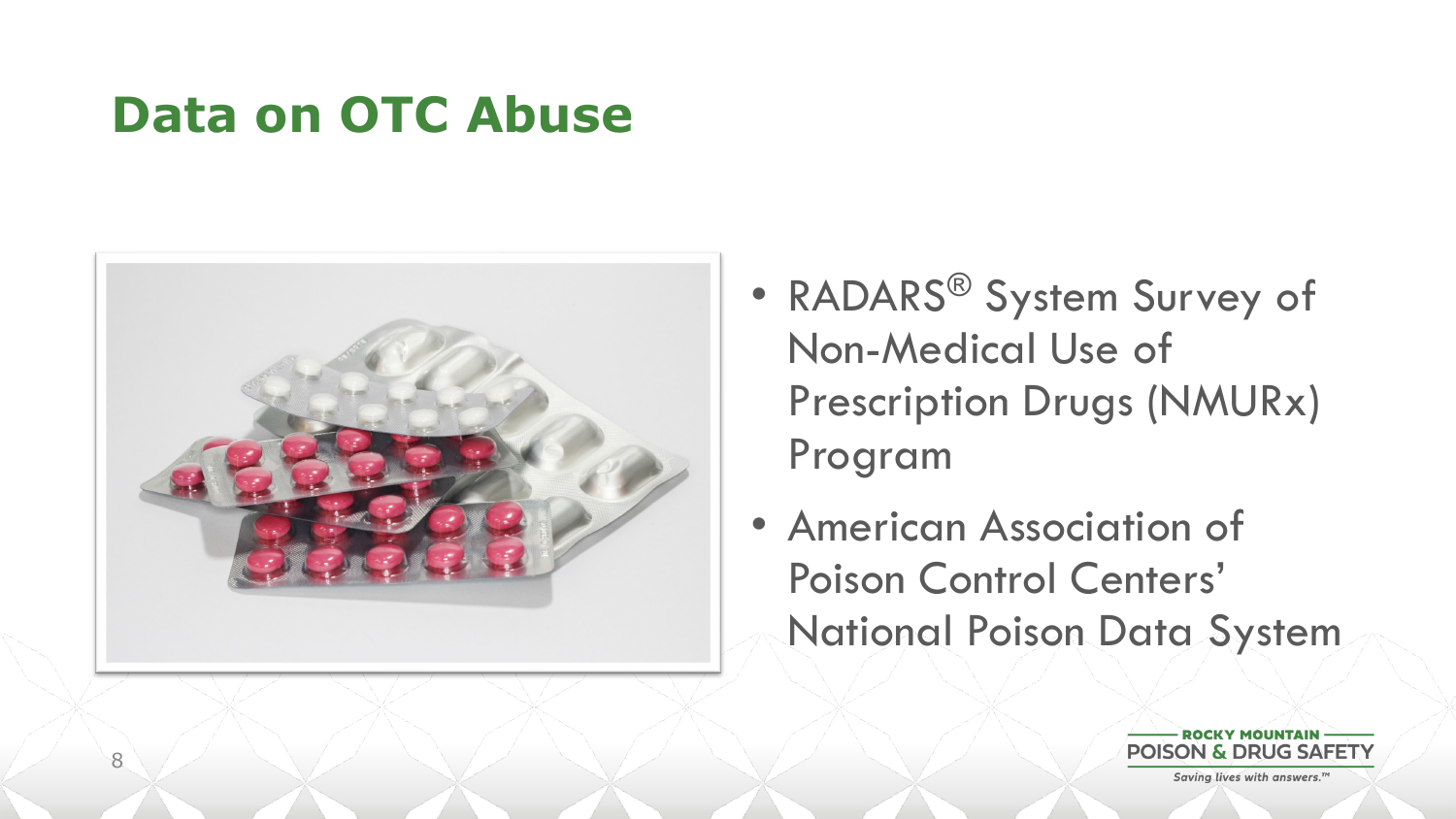### **RADARS® System Survey of Non-Medical Use of Prescription Drugs (NMURx) Program**

- Cross-sectional, online, selfadministered survey
- Sample drawn from commercial survey panel
- Primary focus on NMU of prescription drugs
- Several OTC drugs have been added in recent years
- Best practices include:
	- Randomization of question order
	- Exclusion of careless/improbable responses
	- Statistical methods to produce a nationally representative dataset

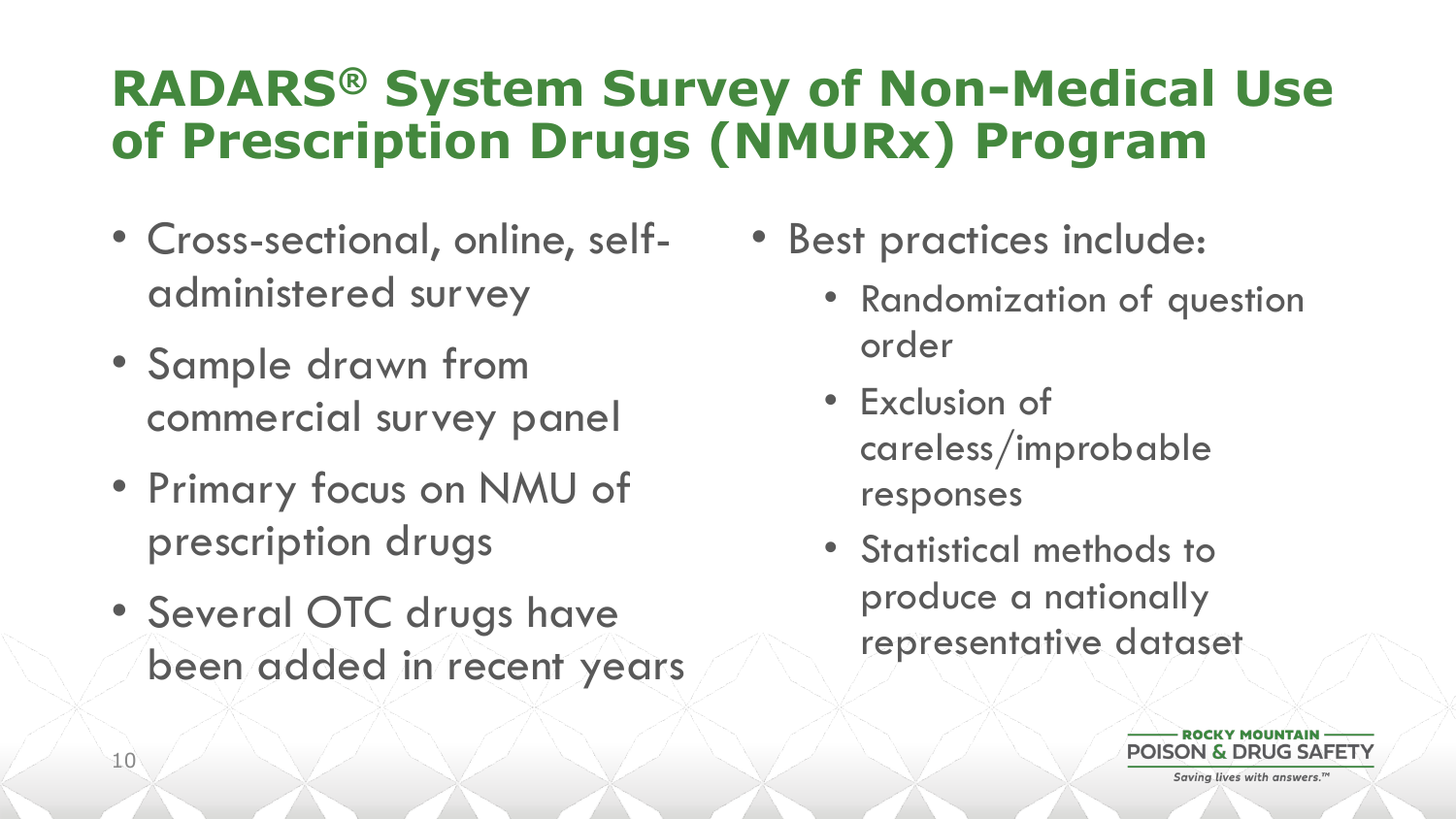### **RADARS® System Survey of Non-Medical Use of Prescription Drugs (NMURx) Program**

| <b>Estimated adult population prevalence</b><br>of NMU in 2021 |                  |
|----------------------------------------------------------------|------------------|
| Diphenhydramine                                                | 7,308,644 (2.8%) |
| Pseudoephedrine                                                | 6,770,363 (2.6%) |
| Dextromethorphan                                               | 4,040,612 (1.6%) |
| Loperamide                                                     | 1,937,477 (0.8%) |



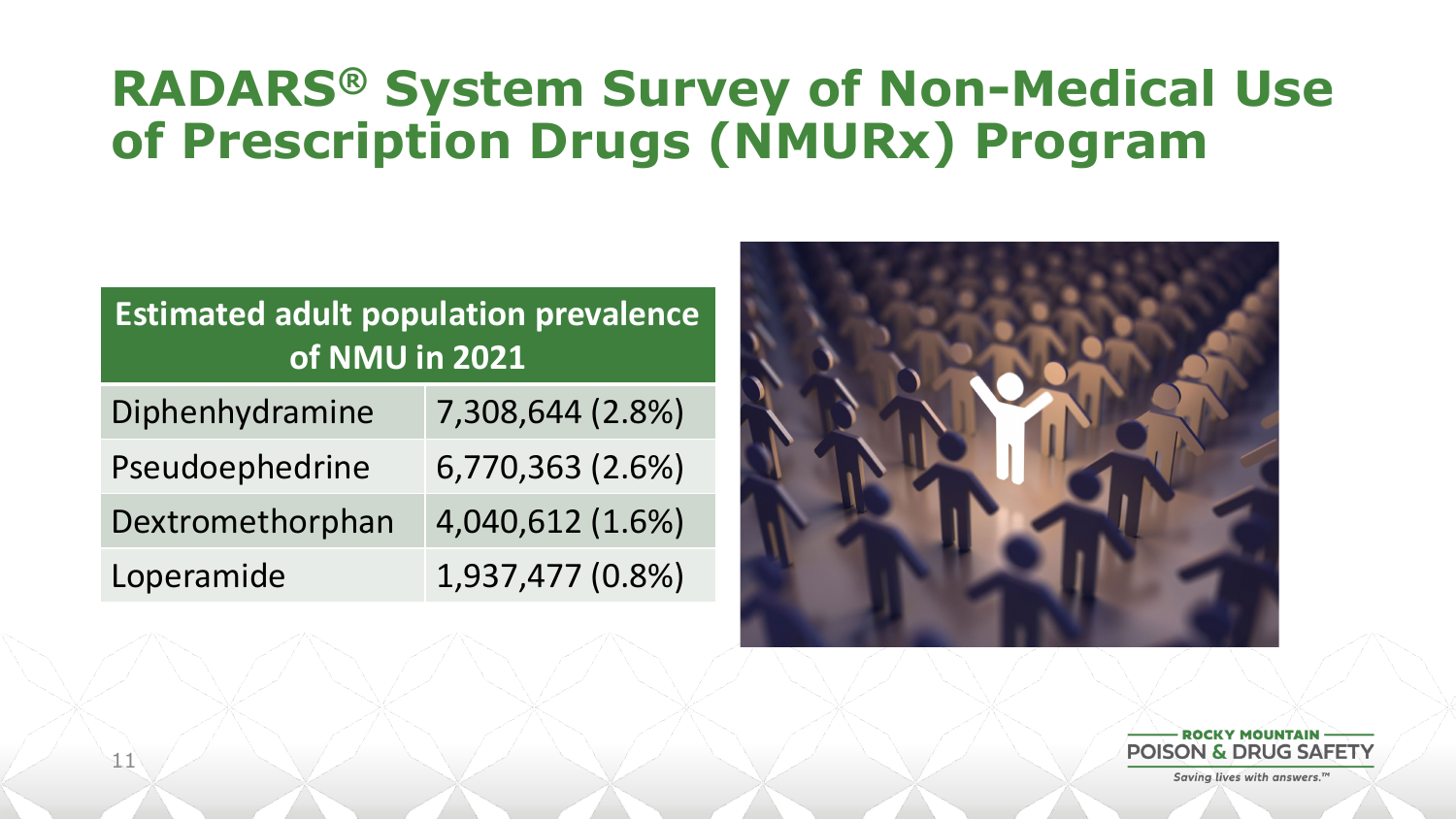### **RADARS® System Survey of Non-Medical Use of Prescription Drugs (NMURx) Program**

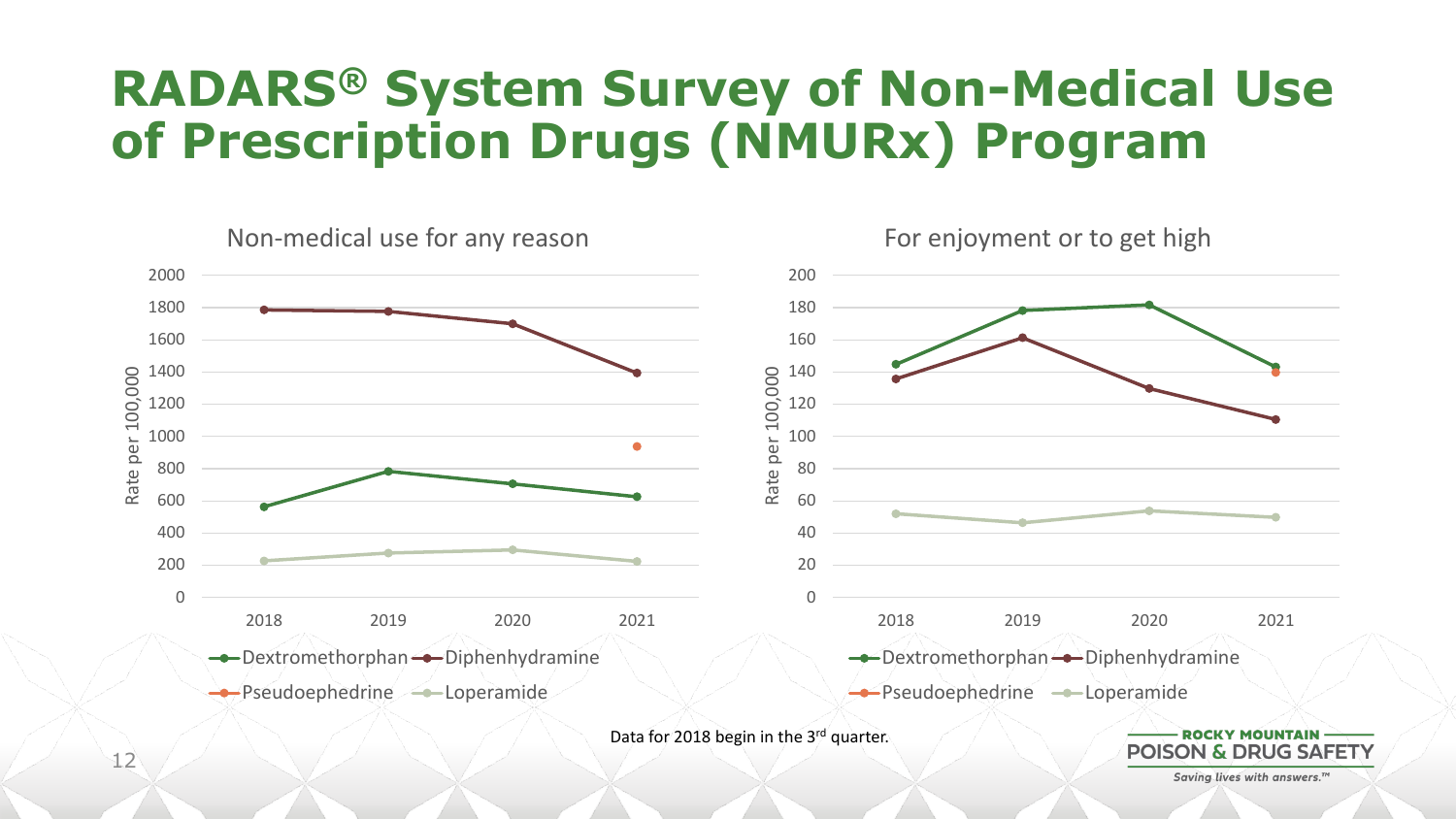## **National Poison Data System – Adult data**

Adult Intentional Exposures



\*Kratom data was not collected in a unified method until 2017.

**POISON & DRUG SAFET**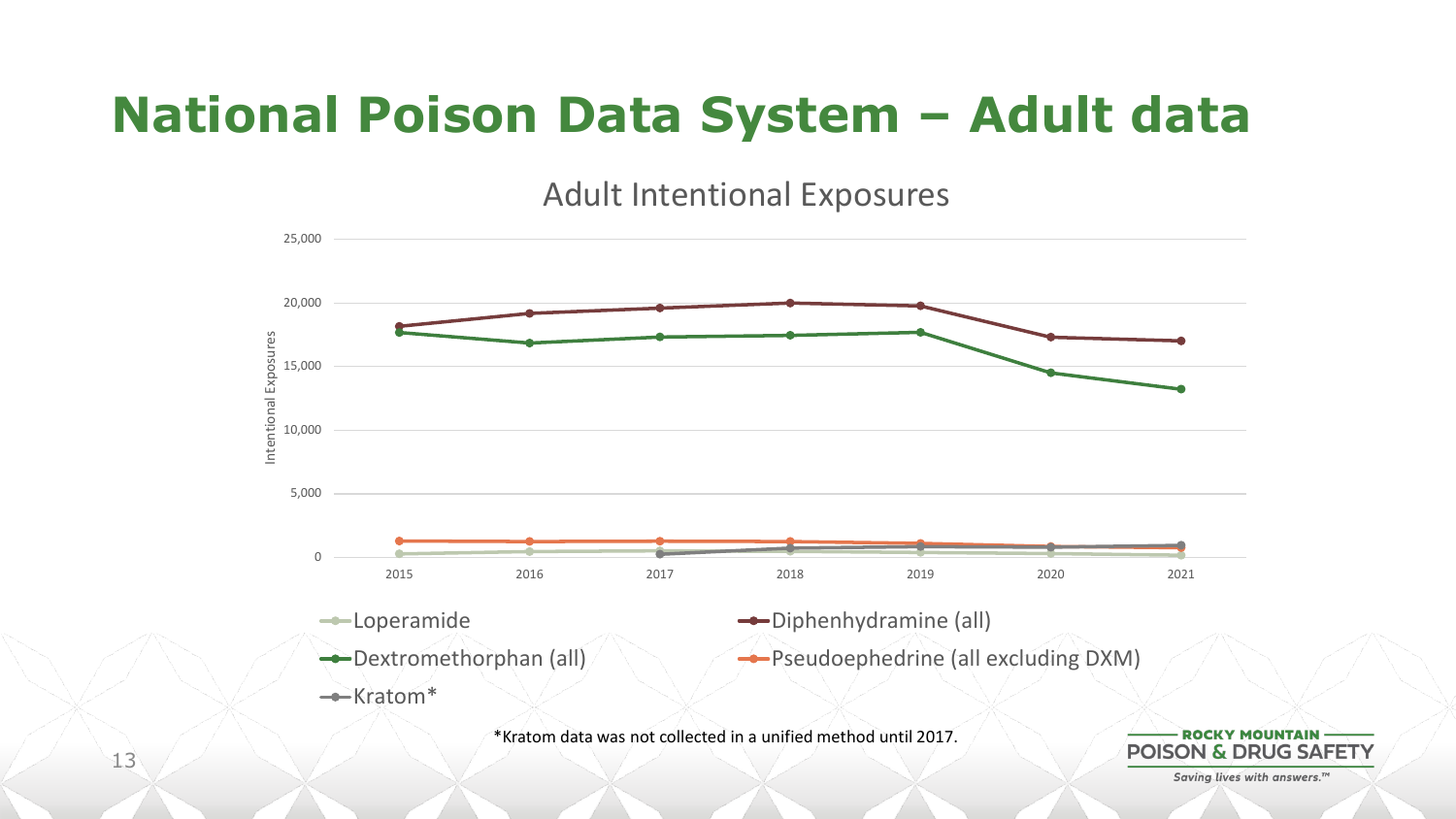### **National Poison Data System – Adolescent data**

10,000 9,000 8,000 ntentional Exposures Intentional Exposures 7,000 6,000 5,000 4,000 3,000 2,000 1,000 0 2015 2016 2017 2018 2019 2020 2021 —Loperamide →Diphenhydramine (all) **→**Dextromethorphan (all) **→**Pseudoephedrine (all excluding DXM) Kratom\*

Adolescent Intentional Exposures

\*Kratom data was not collected in a unified method until 2017.

ROCKY MOUNTAIN **POISON & DRUG SAFET**